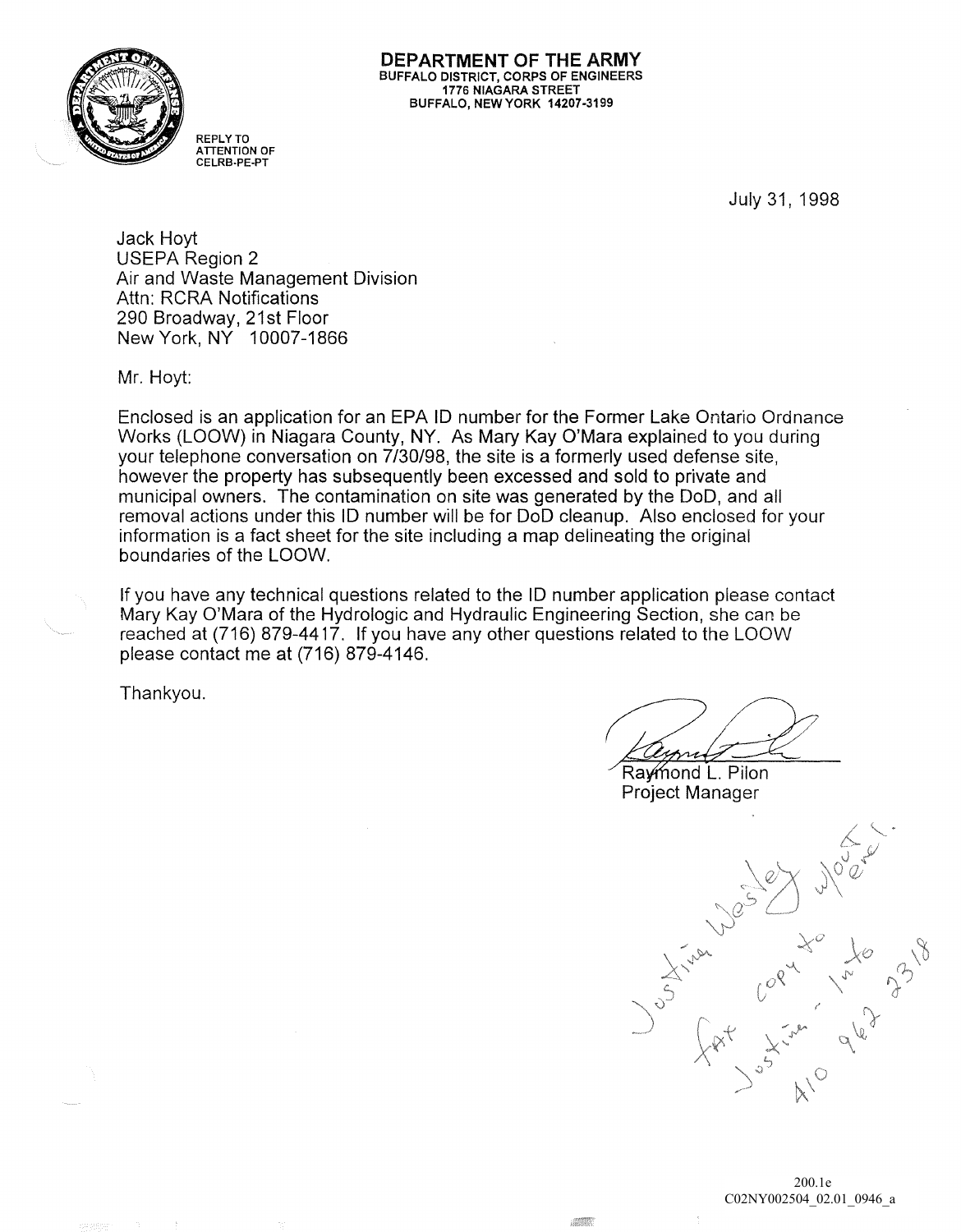Please print or type with ELITE type (12 characters per inch) in the unshaded areas only

 $\hat{\mathbf{A}}$ 

 $\sim$   $\epsilon$ 

*Form* ApproYIXI. OMS *No. 2050-0028* ExpIres *10131199* 

|               | Please relatio Section V. Line by<br>Line Instructions for Completing<br>Form 8700-12 before<br>completing Anis-form. EThe<br>nformation requested here is<br>quired by law (Section 3010 of<br>a Resource Conservation and<br><b>MCOVERY ACUTERY LUBINARY</b> |    |   |                      |                              |     |                                       |   |   |                   |                         |                                   |           | <b>Notification of Regulated</b><br><b>Waste Activity</b><br>United States Environmental Protection Agency |              |               |                      |              |    |          |                           |                                        |           |   |                 | 00A 110. 0240-CPA-U<br><b>Date Received</b><br>(For Official Use Only) |                                       |                                                                           |
|---------------|----------------------------------------------------------------------------------------------------------------------------------------------------------------------------------------------------------------------------------------------------------------|----|---|----------------------|------------------------------|-----|---------------------------------------|---|---|-------------------|-------------------------|-----------------------------------|-----------|------------------------------------------------------------------------------------------------------------|--------------|---------------|----------------------|--------------|----|----------|---------------------------|----------------------------------------|-----------|---|-----------------|------------------------------------------------------------------------|---------------------------------------|---------------------------------------------------------------------------|
|               | I. Installation's EPA ID Number (Mark 'X' in the appropriate box)                                                                                                                                                                                              |    |   |                      |                              |     |                                       |   |   |                   |                         |                                   |           |                                                                                                            |              |               |                      |              |    |          |                           |                                        |           |   |                 |                                                                        |                                       |                                                                           |
|               | A Initial Notification                                                                                                                                                                                                                                         |    |   |                      |                              |     |                                       |   |   | (Complete Item C) |                         | <b>B. Subsequent Notification</b> |           |                                                                                                            |              | Kh.           |                      |              |    |          |                           | <b>C. Installation's EPA ID Number</b> |           |   |                 |                                                                        |                                       |                                                                           |
|               | ll. Name of Installation (Include company and specific site name)                                                                                                                                                                                              |    |   |                      |                              |     |                                       |   |   |                   |                         |                                   |           |                                                                                                            |              |               |                      |              |    |          |                           |                                        |           |   |                 |                                                                        |                                       |                                                                           |
|               |                                                                                                                                                                                                                                                                | E  |   |                      |                              |     |                                       |   |   |                   |                         |                                   |           |                                                                                                            |              |               |                      |              |    |          |                           | $ANCE$ WORKS                           |           |   |                 |                                                                        |                                       |                                                                           |
|               | III. Location of Installation (Physical address not P.O. Box or Route Number)                                                                                                                                                                                  |    |   |                      |                              |     |                                       |   |   |                   |                         |                                   |           |                                                                                                            |              |               |                      |              |    |          |                           |                                        |           |   |                 |                                                                        |                                       |                                                                           |
| <b>Street</b> |                                                                                                                                                                                                                                                                |    |   |                      |                              |     |                                       |   |   |                   |                         |                                   |           |                                                                                                            |              |               |                      |              |    |          |                           |                                        |           |   |                 |                                                                        |                                       |                                                                           |
|               |                                                                                                                                                                                                                                                                |    |   | B                    |                              |     | ALMER                                 |   |   |                   | R                       |                                   | A         |                                                                                                            |              |               |                      |              |    |          |                           |                                        |           |   |                 |                                                                        |                                       |                                                                           |
|               | <b>Street (Continued)</b>                                                                                                                                                                                                                                      |    |   |                      |                              |     |                                       |   |   |                   |                         |                                   |           |                                                                                                            |              | 1 a 1         |                      |              |    |          |                           | VORI TYRK STRUG                        |           |   | A               |                                                                        | Ų                                     | t,                                                                        |
|               |                                                                                                                                                                                                                                                                |    |   |                      |                              |     |                                       |   |   |                   |                         |                                   |           |                                                                                                            |              |               |                      |              |    |          |                           |                                        |           |   |                 |                                                                        |                                       |                                                                           |
|               | City or Town                                                                                                                                                                                                                                                   |    |   |                      |                              |     |                                       |   |   |                   |                         |                                   |           |                                                                                                            |              | Ït            | <b>State</b>         |              |    |          |                           | Zip Code , All The Self                |           |   |                 |                                                                        |                                       |                                                                           |
|               |                                                                                                                                                                                                                                                                |    | Ġ | <u>S</u>             |                              |     | IW.                                   |   |   |                   | 83                      |                                   |           |                                                                                                            | ਼ਿ#⊾ ਸ਼ਾਵ    |               |                      |              |    |          |                           |                                        |           |   |                 |                                                                        |                                       |                                                                           |
|               | County Code County Name                                                                                                                                                                                                                                        |    |   |                      |                              |     |                                       |   |   |                   | en e                    |                                   |           |                                                                                                            |              |               |                      |              |    |          |                           | <b>Krystille Starter (1988)</b>        |           |   |                 |                                                                        |                                       |                                                                           |
|               |                                                                                                                                                                                                                                                                |    |   |                      |                              |     | D                                     |   |   |                   |                         |                                   |           |                                                                                                            |              |               |                      |              |    |          |                           |                                        |           |   |                 |                                                                        |                                       |                                                                           |
|               | IV Installation Mailing Address (See Instructions)<br>Street or P.O. Box                                                                                                                                                                                       |    |   |                      |                              |     |                                       |   |   |                   |                         |                                   |           |                                                                                                            |              |               |                      |              |    |          |                           |                                        |           |   |                 |                                                                        |                                       |                                                                           |
|               |                                                                                                                                                                                                                                                                |    |   |                      |                              |     |                                       |   |   |                   |                         |                                   |           |                                                                                                            | E            |               |                      |              |    |          |                           |                                        |           |   |                 |                                                                        |                                       |                                                                           |
|               | ity or Town                                                                                                                                                                                                                                                    | ιo |   |                      |                              | 上湖面 |                                       |   |   |                   |                         |                                   |           |                                                                                                            |              | T.<br>⊈er     | <b>State</b>         |              |    |          | <b>ZipiCode:</b>          | ا تعبير                                |           |   | agegas. p       |                                                                        |                                       |                                                                           |
|               |                                                                                                                                                                                                                                                                |    |   |                      | <b>BERGER AND STRAUGHTER</b> |     |                                       |   |   |                   |                         |                                   |           |                                                                                                            | SALE.        |               |                      |              |    |          |                           |                                        |           |   | adh             | $-1$                                                                   |                                       |                                                                           |
|               | V. Installation Contact (Person to be contacted regarding waste activities at site)                                                                                                                                                                            |    |   |                      |                              |     |                                       |   |   |                   |                         |                                   |           |                                                                                                            |              |               |                      |              |    |          |                           |                                        |           |   |                 |                                                                        |                                       |                                                                           |
|               | Name (Last)                                                                                                                                                                                                                                                    |    |   |                      |                              |     | til 107. Lin                          |   |   |                   |                         |                                   |           |                                                                                                            | (First)      |               |                      |              |    |          |                           |                                        |           |   |                 |                                                                        |                                       |                                                                           |
|               |                                                                                                                                                                                                                                                                |    |   |                      |                              |     |                                       |   |   |                   |                         |                                   |           |                                                                                                            |              |               |                      |              |    |          | 14. 新华在北京 石柴              |                                        |           |   |                 |                                                                        | -94                                   | 庄里                                                                        |
|               | $\text{Job}.\text{THE} \rightarrow$                                                                                                                                                                                                                            |    |   | R≇t :<br>$AB = 35.5$ |                              |     | ATTES<br>$\mathcal{A}_\mathbf{a}$ and |   |   |                   |                         |                                   |           |                                                                                                            |              |               |                      |              |    |          |                           | Phone Number (Area Code and Number)    |           |   |                 |                                                                        |                                       |                                                                           |
|               |                                                                                                                                                                                                                                                                |    |   |                      |                              |     |                                       |   |   |                   |                         | F                                 |           |                                                                                                            |              | 6             |                      |              |    |          |                           |                                        |           |   | Ω               |                                                                        |                                       |                                                                           |
|               | VI. Installation Contact Address (See Instructions)                                                                                                                                                                                                            |    |   |                      |                              |     |                                       |   |   |                   | œ                       |                                   |           |                                                                                                            |              |               |                      |              |    |          |                           |                                        |           |   |                 |                                                                        |                                       |                                                                           |
|               | A: Contact Address<br>Location 52 Mailing                                                                                                                                                                                                                      |    |   |                      |                              |     | <b>B.</b> Street or P.O. Box-         |   |   | F.                | $\mathbb{R}^n$ .<br>Js. |                                   |           | m,                                                                                                         |              |               |                      |              | 活想 |          |                           |                                        | <b>大学</b> |   |                 | Ÿ                                                                      |                                       | Ŵ                                                                         |
|               |                                                                                                                                                                                                                                                                |    |   |                      |                              |     | <u>ما</u>                             |   |   |                   | A                       |                                   |           |                                                                                                            |              |               | S                    |              |    | E        |                           |                                        |           |   |                 |                                                                        |                                       |                                                                           |
|               | City or Town Helling                                                                                                                                                                                                                                           |    |   |                      |                              |     | <b>ASSESSMENT</b>                     |   |   | 饕<br>R.           | 高能                      |                                   |           | $-35.1$                                                                                                    | 瀣            |               | <b>State</b>         |              |    | Zip Code |                           |                                        | Fest:     | 獵 | $\dot{z}$ and   |                                                                        | 71<br>العادي                          |                                                                           |
|               | F                                                                                                                                                                                                                                                              |    |   |                      | Ô                            |     |                                       |   |   |                   |                         |                                   |           |                                                                                                            |              |               |                      |              |    |          |                           |                                        |           |   | 3               |                                                                        | q                                     |                                                                           |
|               | VII. Ownership (See linstructions)                                                                                                                                                                                                                             |    |   |                      |                              |     |                                       |   |   |                   |                         |                                   |           |                                                                                                            |              |               |                      |              |    |          |                           |                                        |           |   |                 |                                                                        |                                       |                                                                           |
|               | A Name of Installation's Legal Owner                                                                                                                                                                                                                           |    |   |                      |                              |     |                                       |   |   |                   |                         | मार्क म                           |           |                                                                                                            |              |               |                      |              |    | -2       | <b>英容</b>                 |                                        | ⁄≝eng,    |   | $\pm$ 1.4 $\pm$ |                                                                        | Ī                                     | $\frac{1}{2}$                                                             |
|               |                                                                                                                                                                                                                                                                |    |   |                      |                              | E   |                                       |   |   | ſδ                |                         |                                   |           |                                                                                                            | EF           | 后             |                      | S            | É  |          |                           |                                        |           |   |                 |                                                                        |                                       |                                                                           |
|               | Street, P.O. Box, or Route Number                                                                                                                                                                                                                              |    |   |                      |                              |     |                                       |   |   | स्क्रि            |                         | क्तू<br>करिक                      |           |                                                                                                            | (美)<br>- (英) |               |                      |              |    |          | $\ldots$ . $\blacksquare$ |                                        |           |   | $\mathbb{R}_+$  | F<br>÷.                                                                | $\mathcal{A}_{\mathrm{B},\mathrm{a}}$ |                                                                           |
|               |                                                                                                                                                                                                                                                                | 6  |   |                      |                              |     |                                       |   |   |                   |                         |                                   |           | $\mathbf{\varrho}$                                                                                         | Ε<br>ΞŦ      | E<br>ਰਾਦਾ     |                      |              |    |          |                           |                                        |           |   |                 |                                                                        |                                       |                                                                           |
|               | ity or Town                                                                                                                                                                                                                                                    |    |   | 零 5鳥名                |                              | No. |                                       | ÷ |   |                   |                         |                                   |           |                                                                                                            |              |               |                      | <b>State</b> |    | Zip Code |                           | <b>18</b> : 台                          |           |   |                 |                                                                        |                                       | $\frac{1}{2} \frac{1}{2} \frac{1}{2} \frac{1}{2} \frac{1}{2} \frac{1}{2}$ |
|               |                                                                                                                                                                                                                                                                |    |   | $\mathcal{F}$<br>ಿಗೆ |                              |     | B                                     | K | F | $\mathsf F$       | A                       | <b>B. Land Type</b>               | $\bullet$ |                                                                                                            |              | C. Owner Type | N                    |              |    |          |                           |                                        |           |   | З               |                                                                        | Q                                     | Q                                                                         |
|               | Phone Number (Arsa Code and Number).                                                                                                                                                                                                                           |    |   |                      |                              |     |                                       |   |   | 壤                 |                         |                                   |           |                                                                                                            |              |               |                      | Yes:         |    |          | D. Change of Owner        | -582<br>No: :                          |           |   |                 | (Date Changed)<br>Month Day                                            |                                       | Year                                                                      |
|               |                                                                                                                                                                                                                                                                |    |   |                      |                              |     |                                       |   |   | Ø                 |                         |                                   |           |                                                                                                            |              |               | $\tilde{\mathbf{q}}$ |              |    |          | ✕                         | $\blacksquare$                         |           |   |                 |                                                                        |                                       |                                                                           |

 $\sim 1000$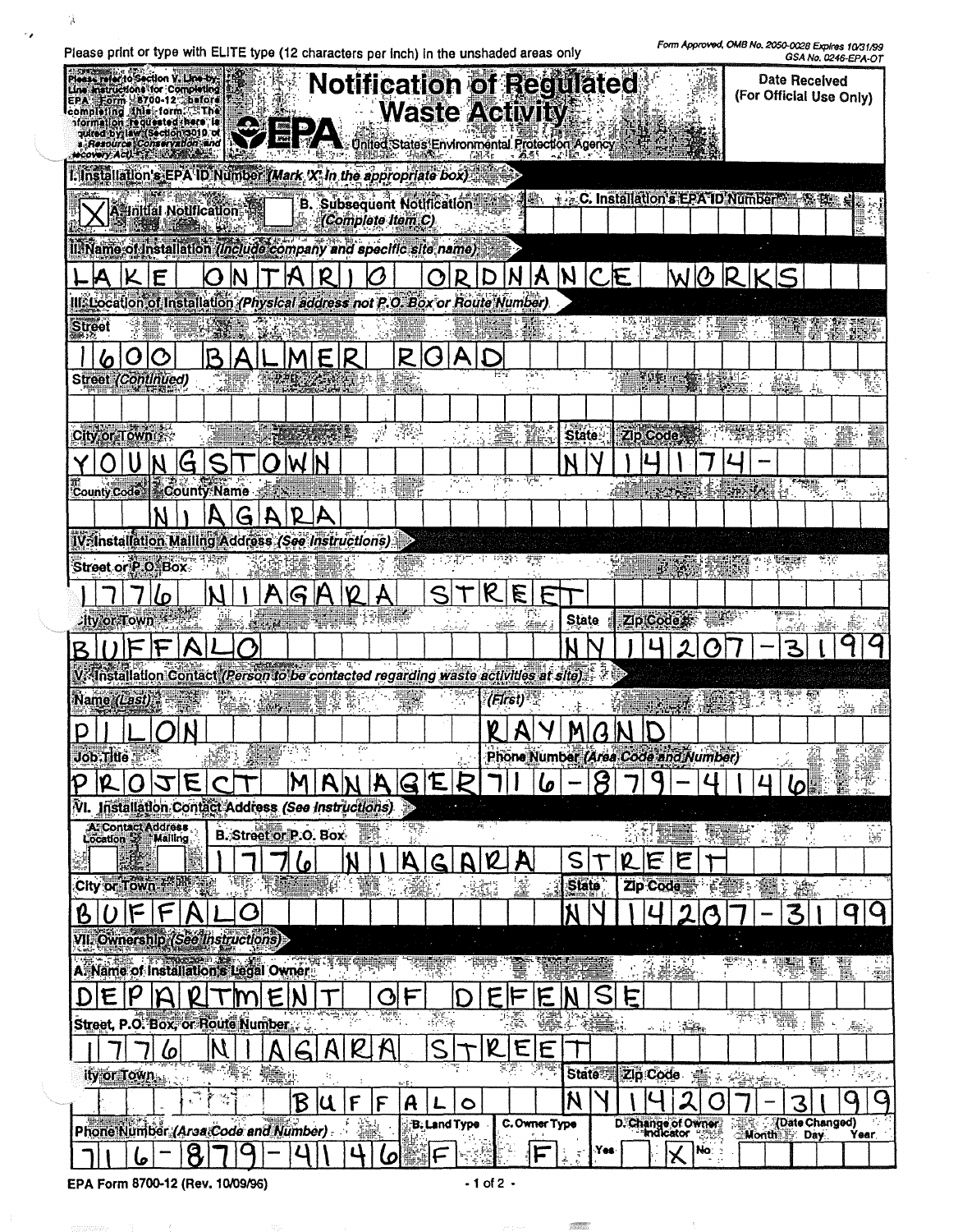Please print or type with ELITE type (12 characters per inch) in the unshaded areas only

i A

 $\sim$   $\epsilon$ 

|                                                                                                                                                                                                                                                                                                                                                                                                                                                                                                                                                                                                                                                                             |                                                                                                                                                                                                                                                                                                                                                                                                                                                                         | ID - For Official Use Only                                                                                                                                                  |                                                                                                                                                                                                                                                                                                                                                                       |                   |
|-----------------------------------------------------------------------------------------------------------------------------------------------------------------------------------------------------------------------------------------------------------------------------------------------------------------------------------------------------------------------------------------------------------------------------------------------------------------------------------------------------------------------------------------------------------------------------------------------------------------------------------------------------------------------------|-------------------------------------------------------------------------------------------------------------------------------------------------------------------------------------------------------------------------------------------------------------------------------------------------------------------------------------------------------------------------------------------------------------------------------------------------------------------------|-----------------------------------------------------------------------------------------------------------------------------------------------------------------------------|-----------------------------------------------------------------------------------------------------------------------------------------------------------------------------------------------------------------------------------------------------------------------------------------------------------------------------------------------------------------------|-------------------|
| VIII. Type of Requisied Waste Activity (Mark X in the appropriate boxes, Refer to Instructions)                                                                                                                                                                                                                                                                                                                                                                                                                                                                                                                                                                             |                                                                                                                                                                                                                                                                                                                                                                                                                                                                         |                                                                                                                                                                             |                                                                                                                                                                                                                                                                                                                                                                       |                   |
| A Hazardous Waste Activity                                                                                                                                                                                                                                                                                                                                                                                                                                                                                                                                                                                                                                                  |                                                                                                                                                                                                                                                                                                                                                                                                                                                                         |                                                                                                                                                                             | <b>B. Used Oil Recycling Activities</b>                                                                                                                                                                                                                                                                                                                               |                   |
| Generator (See Instructions)<br>á.<br>$\boxtimes$<br>a. Greater than 1000kg/mo (2,200 lbs.)<br>b. 100 to 1000 kg/mo (220-2.200 lbs.)<br>c. Less than 100 kg/mo (220 lbs)<br>Transporter (Indicate Mode in boxes 1-<br>5 below)<br>a. For own waste only<br>b. For commercial purposes<br>Mode of Transportation<br>1. Alf<br>2 Rail<br>3. Highway<br>4. Water<br>5. Other - specify<br>IX. Description of Regulated Wastes (Use additional sheets if necessary)                                                                                                                                                                                                             | $\Box$ 3 Treater, Storer Disposer (at<br>installation) Note: A permit is<br>required for this activity, see<br>instructions.<br>4. Hazardous Wasteratel<br>a Generator Marketing to Burner<br>b. Other Marketers<br>c. Boller and/or industrial Furnace<br>1. Smelter Deferral<br>2 Small Quantity Exemption<br>Indicate Type of Combustion<br>Device(s)<br>1. Utility Boller<br>2 Industrial Boller<br>3. Industrial Eurnace<br>$\Box$ 5 Underground Injection Control | of Combustion Device<br>a. Utility Boller<br>b Industrial Boiler<br>c. Industrial Eurnace<br>з.<br>a Transporter<br><b>b. Transfer Facility</b><br>a Process<br>b Re-refine | Used Oil Recycling Marketer<br>a. Marketer Directs Shipment of Used<br>Oil to Off-Specification Burner<br>b. Marketer Who First Claims the<br>Used Oil Meets the Specifications<br>2 Used Oil Burner - Indicate Type(s)<br>Used Oil Transporter - Indicate<br>Type(s) of Combustion Device(s)<br>Used Oil Processor/Re-refiner -<br>Indicate Type(s) of Activity(les) |                   |
| A. Characteristics of Nonlisted Hazardous Wastes. (Mark 'X' in the boxes corresponding to the characteristics of                                                                                                                                                                                                                                                                                                                                                                                                                                                                                                                                                            |                                                                                                                                                                                                                                                                                                                                                                                                                                                                         |                                                                                                                                                                             |                                                                                                                                                                                                                                                                                                                                                                       |                   |
| nonlisted hazardous wastes your installation handles; See 40 CFR Parts 261.20 - 261.24)<br>1. Ignitable<br>2. Corrosive:<br>3. Reactive<br>100021<br>(DOOL)<br>(D003)                                                                                                                                                                                                                                                                                                                                                                                                                                                                                                       | (List specific EPA hazardous waste number(s) for the Toxicity characteristic<br>4.1 oxicity<br>Characteristic<br>contaminant(s))                                                                                                                                                                                                                                                                                                                                        |                                                                                                                                                                             |                                                                                                                                                                                                                                                                                                                                                                       |                   |
| 3. Listed Hazardous Wastes. (See 40 CFR 261.31 - 33; See Instructions if you need to list more than 12 waste codes.)                                                                                                                                                                                                                                                                                                                                                                                                                                                                                                                                                        |                                                                                                                                                                                                                                                                                                                                                                                                                                                                         |                                                                                                                                                                             |                                                                                                                                                                                                                                                                                                                                                                       |                   |
| 2<br>8F<br>.<br>Ka<br>83                                                                                                                                                                                                                                                                                                                                                                                                                                                                                                                                                                                                                                                    | K)<br>39<br>10.                                                                                                                                                                                                                                                                                                                                                                                                                                                         | 6<br>44.                                                                                                                                                                    | Б<br>SF.                                                                                                                                                                                                                                                                                                                                                              |                   |
| $\S$ C. Other Wastes. (State or other wastes requiring a handler to have an I.D. number; See instructions.)                                                                                                                                                                                                                                                                                                                                                                                                                                                                                                                                                                 |                                                                                                                                                                                                                                                                                                                                                                                                                                                                         |                                                                                                                                                                             |                                                                                                                                                                                                                                                                                                                                                                       |                   |
| 2<br>8R<br>X. Certification                                                                                                                                                                                                                                                                                                                                                                                                                                                                                                                                                                                                                                                 | 3                                                                                                                                                                                                                                                                                                                                                                                                                                                                       | 5.                                                                                                                                                                          | 6.                                                                                                                                                                                                                                                                                                                                                                    |                   |
| I certify under penalty of law that this document and all attachments were prepared under my direction or supervision in accordance with<br>a system designed to assure that qualified personnel properly gather and evaluate the information submitted. Based on my inquiry of the<br>person or persons who manage the system, or those persons directly responsible for gathering the information, the information submitted<br>is, to the best of my knowledge and belief, true, accurate, and complete. I am aware that there are significant penalties for submitting false<br>information, including the possibility of fine and imprisonment for knowing violations. |                                                                                                                                                                                                                                                                                                                                                                                                                                                                         |                                                                                                                                                                             |                                                                                                                                                                                                                                                                                                                                                                       |                   |
| <b>Signature</b>                                                                                                                                                                                                                                                                                                                                                                                                                                                                                                                                                                                                                                                            | Name and Official Title (Type or print)<br>FREDRICK. L. BOGLIONE                                                                                                                                                                                                                                                                                                                                                                                                        |                                                                                                                                                                             | Date Signed                                                                                                                                                                                                                                                                                                                                                           |                   |
| Fied Bogleon                                                                                                                                                                                                                                                                                                                                                                                                                                                                                                                                                                                                                                                                | ENV. ENCRC SECTION<br><b>CHIEF</b>                                                                                                                                                                                                                                                                                                                                                                                                                                      |                                                                                                                                                                             | 7/31198                                                                                                                                                                                                                                                                                                                                                               |                   |
| XIX comments                                                                                                                                                                                                                                                                                                                                                                                                                                                                                                                                                                                                                                                                |                                                                                                                                                                                                                                                                                                                                                                                                                                                                         |                                                                                                                                                                             |                                                                                                                                                                                                                                                                                                                                                                       |                   |
| al was the oniginal preparty awner and was the responsible party<br>the utiste unich<br>Note: Mail completed form to the appropriate EPA Regior(al or State Office. (See Section III of the booklet for addresses.)                                                                                                                                                                                                                                                                                                                                                                                                                                                         | is being removed. Thesite                                                                                                                                                                                                                                                                                                                                                                                                                                               | WG siner                                                                                                                                                                    |                                                                                                                                                                                                                                                                                                                                                                       | <u>transterea</u> |
| <b>MARINALIAN</b><br>$\frac{1}{2}$                                                                                                                                                                                                                                                                                                                                                                                                                                                                                                                                                                                                                                          | na z                                                                                                                                                                                                                                                                                                                                                                                                                                                                    |                                                                                                                                                                             |                                                                                                                                                                                                                                                                                                                                                                       |                   |

 $\sim$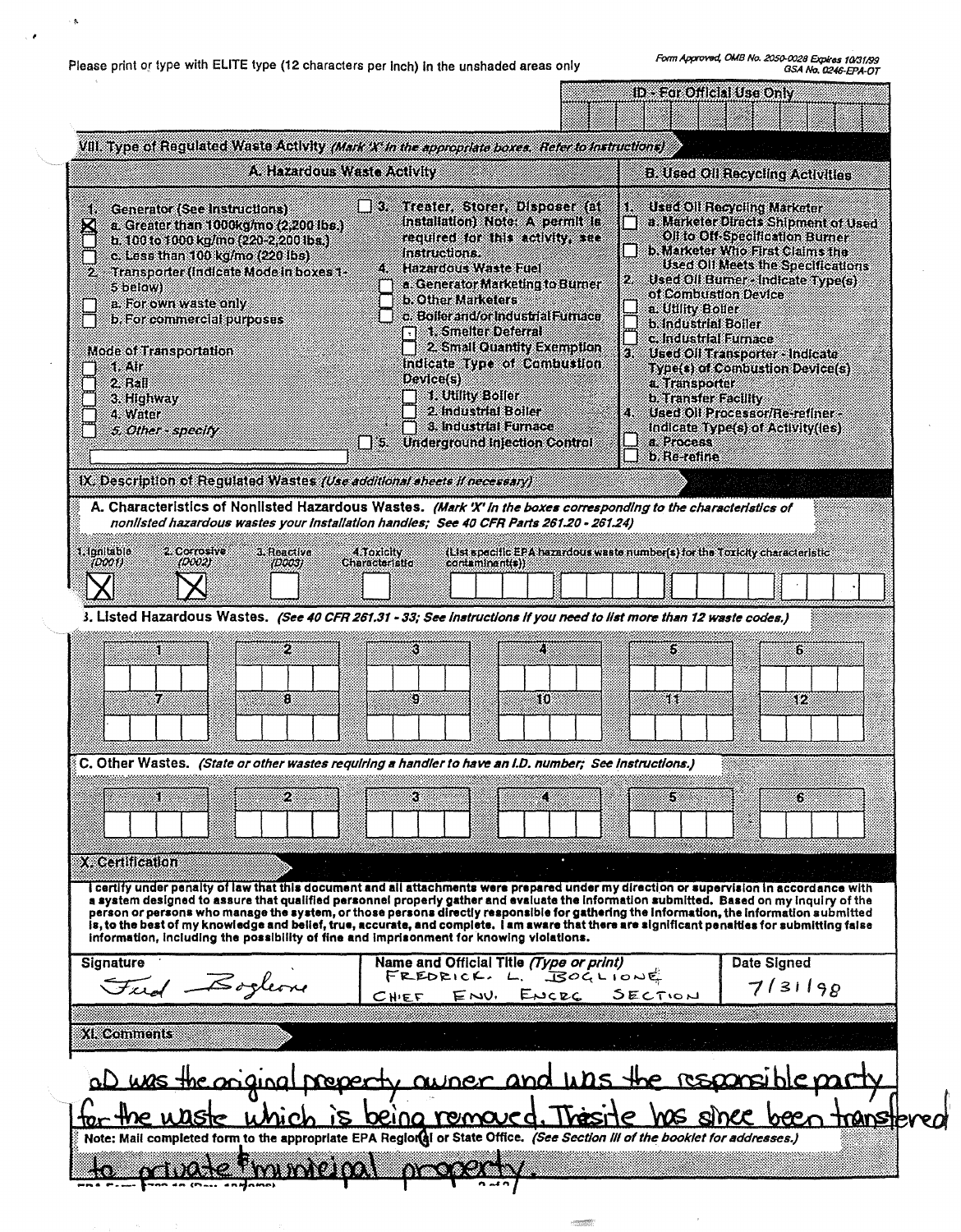$\mathcal{A}$ 

ID - For Official Use Only  $\bar{z}$ 

÷

 $\sim$ 

#### Y. Description of Regulated Wastes (Continued; (Additional Sheet)

 $\ddot{\phantom{0}}$ 

 $\tilde{\mathbf{A}}$ 

T

٠

B. Listed Hazardous Wastes. (See 40 CFR 261.31 - 33; Use this page only if you need to list more than 12 waste codes.)

| 15<br>16<br>13<br>14<br>17<br>18<br>21<br>19<br>20<br>22<br>23<br>24<br>$\mathbb{C}$ .<br>f.<br>27<br>28<br>25<br>26<br>29<br>30<br>j.<br>£ш<br>34<br>33<br>31<br>32<br>35<br>36<br>$\gamma_{\rm B}$<br>Ÿ<br>$38 - 7$<br>$\sigma_{\rm c}$ , $\sigma_{\rm c}$<br>40<br>39 <sub>1</sub><br>41<br>37<br>42<br>簿.<br>ijĝ<br>$\bullet$<br>H<br>$\ddot{\phantom{a}}$<br>$\ddot{\phantom{1}}$<br>$\begin{array}{ c c c }\n\hline\n\textbf{47} & \textbf{48} \\ \hline\n\textbf{48} & \textbf{49} \\ \hline\n\textbf{49} & \textbf{40} \\ \hline\n\textbf{41} & \textbf{42} \\ \hline\n\textbf{42} & \textbf{43} \\ \hline\n\textbf{43} & \textbf{45} \\ \hline\n\textbf{46} & \textbf{47} \\ \hline\n\textbf{47} & \textbf{48} \\ \hline\n\textbf{48} & \textbf{49} \\ \hline\n\textbf{49} & \textbf{40} \\ \hline\n\text$<br>$\sim 10^{-10}$<br>43<br>44<br>46<br>45<br>48<br>ŕ.<br>$\cdot$<br>$\sim$<br>ДV.<br>Арт<br>$-52$ $-1$<br>魔厂<br>50<br>51<br>49<br>53<br>$-54$<br><b>1990 - 1990 - 1990 - 1990 - 1990 - 1990 - 1990 - 1990 - 1990 - 1990 - 1990 - 1990 - 1990 - 1990 - 1990 - 1990</b><br>58 <sup>1</sup><br>$\gamma^L_{\rm p}$<br>57<br>$55 -$<br>56<br>$\sim$ 60 $\cdot$<br>琴<br>$\mathbb{R}^{1,2}$<br>ų.<br>т,<br>64 <sup>°</sup><br>61<br>63<br>65<br>62<br>$\sim 66$<br>$\epsilon$<br><b>NA</b><br>÷.<br>72<br>70<br>71<br>69<br>67<br>68<br>薬器師<br>76<br>77<br>78<br>75<br>73<br>74<br>i)<br>T<br>9<br>83<br>80<br>81<br>82<br>84<br>79<br>86<br>87<br>88<br>89<br>90<br>85<br>ψî<br>$\mathcal{C}$<br>$94 -$<br>95<br>96<br>92 <sup>°</sup><br>93<br>91<br>×,<br>$\overline{\phantom{0}}$ 98<br>101<br>99.<br>$-100$<br>102<br>97<br>104<br>105<br>106<br>107<br>108<br>103<br>$\bullet$<br>ř.<br>113<br>$-111$<br>112<br>114<br>110<br>109<br>119<br>117<br>118<br>120<br>116<br>115<br>$\bullet$ |  |  |  |
|--------------------------------------------------------------------------------------------------------------------------------------------------------------------------------------------------------------------------------------------------------------------------------------------------------------------------------------------------------------------------------------------------------------------------------------------------------------------------------------------------------------------------------------------------------------------------------------------------------------------------------------------------------------------------------------------------------------------------------------------------------------------------------------------------------------------------------------------------------------------------------------------------------------------------------------------------------------------------------------------------------------------------------------------------------------------------------------------------------------------------------------------------------------------------------------------------------------------------------------------------------------------------------------------------------------------------------------------------------------------------------------------------------------------------------------------------------------------------------------------------------------------------------------------------------------------------------------------------------------------------------------------------------------------------------------------------------------------------------------------------------------------------------------------------------------|--|--|--|
|                                                                                                                                                                                                                                                                                                                                                                                                                                                                                                                                                                                                                                                                                                                                                                                                                                                                                                                                                                                                                                                                                                                                                                                                                                                                                                                                                                                                                                                                                                                                                                                                                                                                                                                                                                                                              |  |  |  |
|                                                                                                                                                                                                                                                                                                                                                                                                                                                                                                                                                                                                                                                                                                                                                                                                                                                                                                                                                                                                                                                                                                                                                                                                                                                                                                                                                                                                                                                                                                                                                                                                                                                                                                                                                                                                              |  |  |  |
|                                                                                                                                                                                                                                                                                                                                                                                                                                                                                                                                                                                                                                                                                                                                                                                                                                                                                                                                                                                                                                                                                                                                                                                                                                                                                                                                                                                                                                                                                                                                                                                                                                                                                                                                                                                                              |  |  |  |
|                                                                                                                                                                                                                                                                                                                                                                                                                                                                                                                                                                                                                                                                                                                                                                                                                                                                                                                                                                                                                                                                                                                                                                                                                                                                                                                                                                                                                                                                                                                                                                                                                                                                                                                                                                                                              |  |  |  |
|                                                                                                                                                                                                                                                                                                                                                                                                                                                                                                                                                                                                                                                                                                                                                                                                                                                                                                                                                                                                                                                                                                                                                                                                                                                                                                                                                                                                                                                                                                                                                                                                                                                                                                                                                                                                              |  |  |  |
|                                                                                                                                                                                                                                                                                                                                                                                                                                                                                                                                                                                                                                                                                                                                                                                                                                                                                                                                                                                                                                                                                                                                                                                                                                                                                                                                                                                                                                                                                                                                                                                                                                                                                                                                                                                                              |  |  |  |
|                                                                                                                                                                                                                                                                                                                                                                                                                                                                                                                                                                                                                                                                                                                                                                                                                                                                                                                                                                                                                                                                                                                                                                                                                                                                                                                                                                                                                                                                                                                                                                                                                                                                                                                                                                                                              |  |  |  |
|                                                                                                                                                                                                                                                                                                                                                                                                                                                                                                                                                                                                                                                                                                                                                                                                                                                                                                                                                                                                                                                                                                                                                                                                                                                                                                                                                                                                                                                                                                                                                                                                                                                                                                                                                                                                              |  |  |  |
|                                                                                                                                                                                                                                                                                                                                                                                                                                                                                                                                                                                                                                                                                                                                                                                                                                                                                                                                                                                                                                                                                                                                                                                                                                                                                                                                                                                                                                                                                                                                                                                                                                                                                                                                                                                                              |  |  |  |
|                                                                                                                                                                                                                                                                                                                                                                                                                                                                                                                                                                                                                                                                                                                                                                                                                                                                                                                                                                                                                                                                                                                                                                                                                                                                                                                                                                                                                                                                                                                                                                                                                                                                                                                                                                                                              |  |  |  |
|                                                                                                                                                                                                                                                                                                                                                                                                                                                                                                                                                                                                                                                                                                                                                                                                                                                                                                                                                                                                                                                                                                                                                                                                                                                                                                                                                                                                                                                                                                                                                                                                                                                                                                                                                                                                              |  |  |  |
|                                                                                                                                                                                                                                                                                                                                                                                                                                                                                                                                                                                                                                                                                                                                                                                                                                                                                                                                                                                                                                                                                                                                                                                                                                                                                                                                                                                                                                                                                                                                                                                                                                                                                                                                                                                                              |  |  |  |
|                                                                                                                                                                                                                                                                                                                                                                                                                                                                                                                                                                                                                                                                                                                                                                                                                                                                                                                                                                                                                                                                                                                                                                                                                                                                                                                                                                                                                                                                                                                                                                                                                                                                                                                                                                                                              |  |  |  |
|                                                                                                                                                                                                                                                                                                                                                                                                                                                                                                                                                                                                                                                                                                                                                                                                                                                                                                                                                                                                                                                                                                                                                                                                                                                                                                                                                                                                                                                                                                                                                                                                                                                                                                                                                                                                              |  |  |  |
|                                                                                                                                                                                                                                                                                                                                                                                                                                                                                                                                                                                                                                                                                                                                                                                                                                                                                                                                                                                                                                                                                                                                                                                                                                                                                                                                                                                                                                                                                                                                                                                                                                                                                                                                                                                                              |  |  |  |
|                                                                                                                                                                                                                                                                                                                                                                                                                                                                                                                                                                                                                                                                                                                                                                                                                                                                                                                                                                                                                                                                                                                                                                                                                                                                                                                                                                                                                                                                                                                                                                                                                                                                                                                                                                                                              |  |  |  |
|                                                                                                                                                                                                                                                                                                                                                                                                                                                                                                                                                                                                                                                                                                                                                                                                                                                                                                                                                                                                                                                                                                                                                                                                                                                                                                                                                                                                                                                                                                                                                                                                                                                                                                                                                                                                              |  |  |  |
|                                                                                                                                                                                                                                                                                                                                                                                                                                                                                                                                                                                                                                                                                                                                                                                                                                                                                                                                                                                                                                                                                                                                                                                                                                                                                                                                                                                                                                                                                                                                                                                                                                                                                                                                                                                                              |  |  |  |
|                                                                                                                                                                                                                                                                                                                                                                                                                                                                                                                                                                                                                                                                                                                                                                                                                                                                                                                                                                                                                                                                                                                                                                                                                                                                                                                                                                                                                                                                                                                                                                                                                                                                                                                                                                                                              |  |  |  |
|                                                                                                                                                                                                                                                                                                                                                                                                                                                                                                                                                                                                                                                                                                                                                                                                                                                                                                                                                                                                                                                                                                                                                                                                                                                                                                                                                                                                                                                                                                                                                                                                                                                                                                                                                                                                              |  |  |  |
|                                                                                                                                                                                                                                                                                                                                                                                                                                                                                                                                                                                                                                                                                                                                                                                                                                                                                                                                                                                                                                                                                                                                                                                                                                                                                                                                                                                                                                                                                                                                                                                                                                                                                                                                                                                                              |  |  |  |
|                                                                                                                                                                                                                                                                                                                                                                                                                                                                                                                                                                                                                                                                                                                                                                                                                                                                                                                                                                                                                                                                                                                                                                                                                                                                                                                                                                                                                                                                                                                                                                                                                                                                                                                                                                                                              |  |  |  |
|                                                                                                                                                                                                                                                                                                                                                                                                                                                                                                                                                                                                                                                                                                                                                                                                                                                                                                                                                                                                                                                                                                                                                                                                                                                                                                                                                                                                                                                                                                                                                                                                                                                                                                                                                                                                              |  |  |  |
|                                                                                                                                                                                                                                                                                                                                                                                                                                                                                                                                                                                                                                                                                                                                                                                                                                                                                                                                                                                                                                                                                                                                                                                                                                                                                                                                                                                                                                                                                                                                                                                                                                                                                                                                                                                                              |  |  |  |
|                                                                                                                                                                                                                                                                                                                                                                                                                                                                                                                                                                                                                                                                                                                                                                                                                                                                                                                                                                                                                                                                                                                                                                                                                                                                                                                                                                                                                                                                                                                                                                                                                                                                                                                                                                                                              |  |  |  |
|                                                                                                                                                                                                                                                                                                                                                                                                                                                                                                                                                                                                                                                                                                                                                                                                                                                                                                                                                                                                                                                                                                                                                                                                                                                                                                                                                                                                                                                                                                                                                                                                                                                                                                                                                                                                              |  |  |  |
|                                                                                                                                                                                                                                                                                                                                                                                                                                                                                                                                                                                                                                                                                                                                                                                                                                                                                                                                                                                                                                                                                                                                                                                                                                                                                                                                                                                                                                                                                                                                                                                                                                                                                                                                                                                                              |  |  |  |
|                                                                                                                                                                                                                                                                                                                                                                                                                                                                                                                                                                                                                                                                                                                                                                                                                                                                                                                                                                                                                                                                                                                                                                                                                                                                                                                                                                                                                                                                                                                                                                                                                                                                                                                                                                                                              |  |  |  |
|                                                                                                                                                                                                                                                                                                                                                                                                                                                                                                                                                                                                                                                                                                                                                                                                                                                                                                                                                                                                                                                                                                                                                                                                                                                                                                                                                                                                                                                                                                                                                                                                                                                                                                                                                                                                              |  |  |  |
|                                                                                                                                                                                                                                                                                                                                                                                                                                                                                                                                                                                                                                                                                                                                                                                                                                                                                                                                                                                                                                                                                                                                                                                                                                                                                                                                                                                                                                                                                                                                                                                                                                                                                                                                                                                                              |  |  |  |
|                                                                                                                                                                                                                                                                                                                                                                                                                                                                                                                                                                                                                                                                                                                                                                                                                                                                                                                                                                                                                                                                                                                                                                                                                                                                                                                                                                                                                                                                                                                                                                                                                                                                                                                                                                                                              |  |  |  |
|                                                                                                                                                                                                                                                                                                                                                                                                                                                                                                                                                                                                                                                                                                                                                                                                                                                                                                                                                                                                                                                                                                                                                                                                                                                                                                                                                                                                                                                                                                                                                                                                                                                                                                                                                                                                              |  |  |  |
|                                                                                                                                                                                                                                                                                                                                                                                                                                                                                                                                                                                                                                                                                                                                                                                                                                                                                                                                                                                                                                                                                                                                                                                                                                                                                                                                                                                                                                                                                                                                                                                                                                                                                                                                                                                                              |  |  |  |
|                                                                                                                                                                                                                                                                                                                                                                                                                                                                                                                                                                                                                                                                                                                                                                                                                                                                                                                                                                                                                                                                                                                                                                                                                                                                                                                                                                                                                                                                                                                                                                                                                                                                                                                                                                                                              |  |  |  |
|                                                                                                                                                                                                                                                                                                                                                                                                                                                                                                                                                                                                                                                                                                                                                                                                                                                                                                                                                                                                                                                                                                                                                                                                                                                                                                                                                                                                                                                                                                                                                                                                                                                                                                                                                                                                              |  |  |  |
|                                                                                                                                                                                                                                                                                                                                                                                                                                                                                                                                                                                                                                                                                                                                                                                                                                                                                                                                                                                                                                                                                                                                                                                                                                                                                                                                                                                                                                                                                                                                                                                                                                                                                                                                                                                                              |  |  |  |
|                                                                                                                                                                                                                                                                                                                                                                                                                                                                                                                                                                                                                                                                                                                                                                                                                                                                                                                                                                                                                                                                                                                                                                                                                                                                                                                                                                                                                                                                                                                                                                                                                                                                                                                                                                                                              |  |  |  |

EPA Form 8700-12 (Rev. 10/03/96)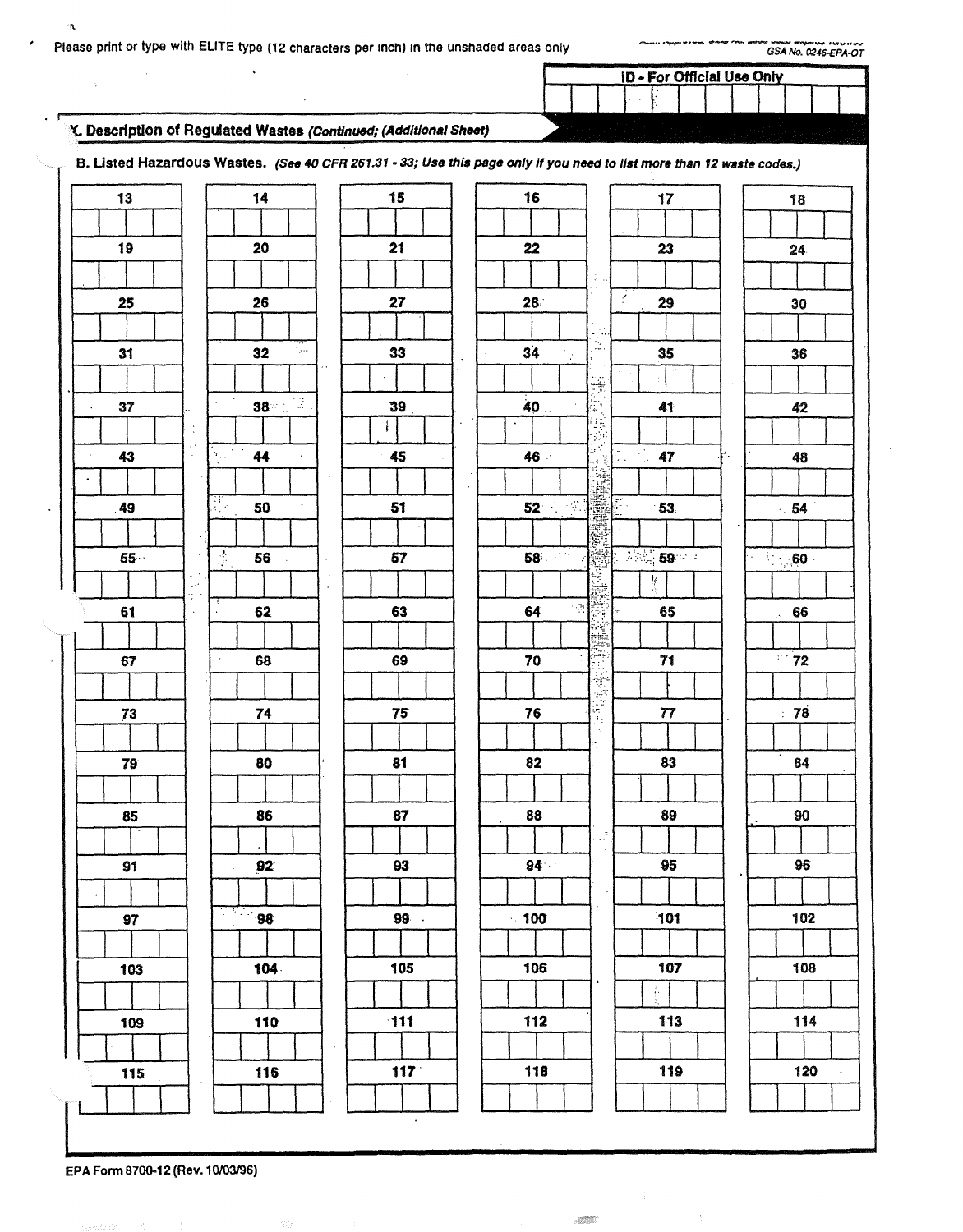

## **'s Arrpy Corps** . **Englneers® Buffalo District**

# $\frac{F}{d}$  $\frac{F}{d}$  $\frac{F}{d}$  $\frac{F}{d}$  $\frac{F}{d}$  $\frac{F}{d}$  Fact Sheet

#### MAY 1998

### . **Lake Ontario Ordnance Works**

#### **Telephone:**

Please call the U. S. Army Corps of Engineers 24-hour, toll-free public access line. Toll-free Telephone Number: 1-800-833-6390 Your call will be returned promptly.

#### **Internet:**

FUSRAP also has a home page on the Internet Home Page Address: http://www.fusrap.usa ce.army.mil Buffalo District Home Page Address: http://www. ncb.usace.army.mil

#### **Mail:**

U. S. Army Corps of Engineers ATTN: Public Information Center 1776 Niagara Street Buffalo, NY 14207 (716) 879-4104

*Please let us know*  if *you would like to be included on our mailing list for the former LOOW site.* 

#### **Site Description and History**

The former Lake Ontario Ordnance Works (LOOW) site is a 7,500-acre parcel located within the townships of Lewiston and Porter in Niagara County, New York. The site is approximately ten miles north of the city of Niagara Falls, 15 miles west of the city of Lockport, two miles south of Lake Ontario and less than two miles east of the Niagara River.

Approximately 2,500 acres were used in the early 1940s by the War Department for production and storage of trinitrotoluene (TNT), an explosive, for World War II. The remaining 5,000 acres were left undeveloped to serve as a buffer. Portions of the LOOW site have since been used by several branches of the Departments of Defense and Energy for various manufacturing and storage activities, including the pilot production of high energy fuels.

Overestimation by the Army of the need for TNT during World War II resulted in the closure of the TNT plant in July 1943 after only nine months of operation. Following the decommissioning of the TNT plant, the majority of the LOOW facility was sold to private citizens, with the government retaining the former active 2,500-acre portion of the site. Current uses include public schools, residential areas, small farms, churches, a conservation club, a trout hatchery, and other privately-owned operations. Portions of the property remain under government ownership.

#### **Work to Date**

In January 1988, the former LOOW site was determined to be eligible for inclusion in the Defense Environmental Restoration Program 'for Formerly Used Defense Sites (DERP-FUDS). A Remedial Investigation /Feasibility Study (RI/FS) of the TNT pipeline, the Chemical Waste Sewer, and the Drum Trench referred to as Area A, and the Burn Pit referred to as Area B, was completed in July 1988. A Preliminary Contamination Assessment (PCA) addressing loose chemicals and asbestos problems on the Somerset Property, was completed in July 1992. The final Engineering Evaluation/Cost Analysis (EE/CA) for removal actions in both units, was completed in March 1995. A comprehensive site-wide RIfFS is scheduled to be completed in 2001, with Phase I investigations commencing in May 1998.

Several interim removal actions, including asbestos, chemical, and pipeline remediation, are planned. In addition, Innovative Technologies are being implemented for the LOOW site, to include bioremediation of TNT and PCBs.